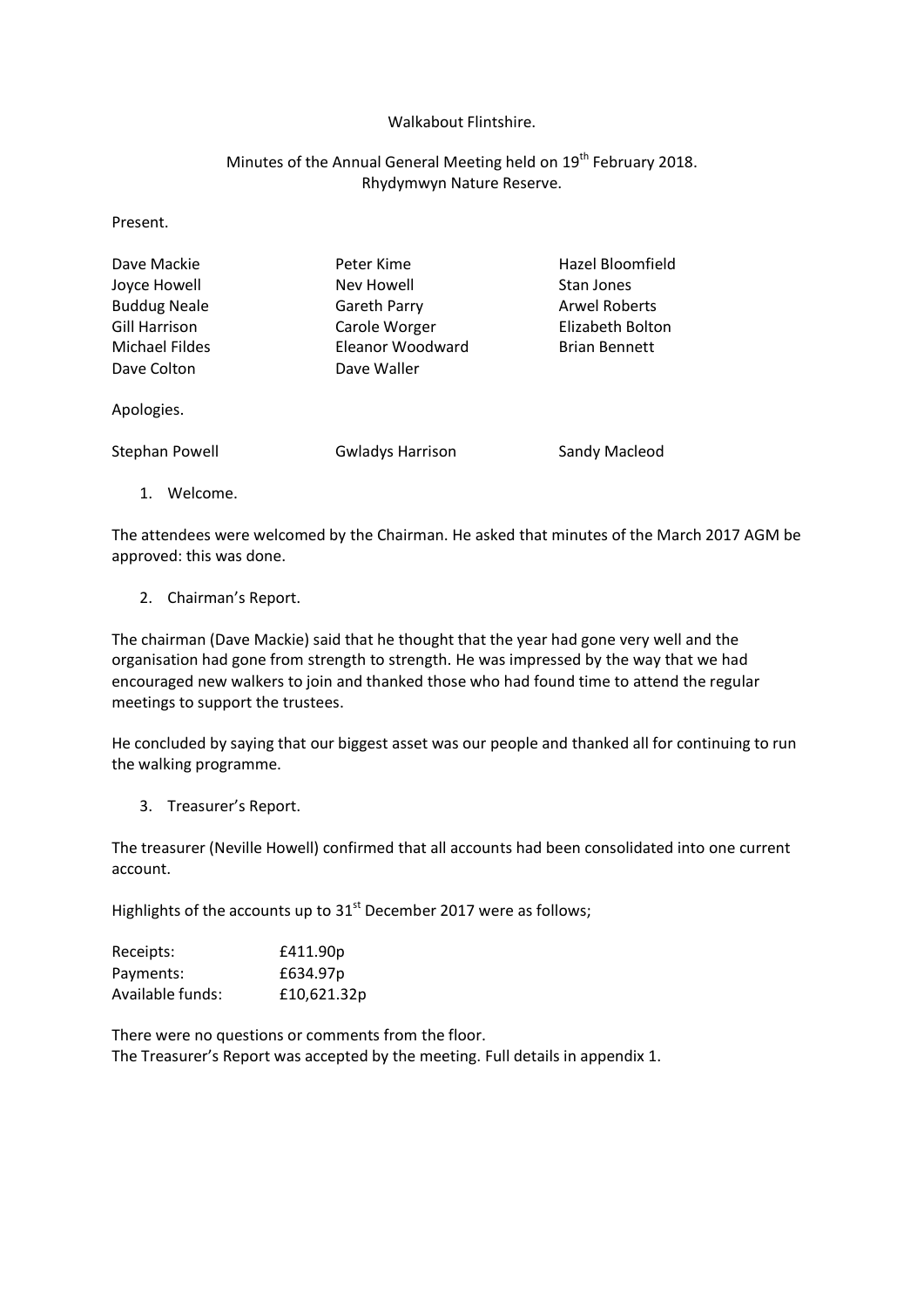4. Election of Trustees.

There were nominations for all the existing trustees.

Agreeing to stand again;

Gill Harrison, Carole Worger, Joyce Howell, Elizabeth Bolton, Arwel Roberts, Michael Fildes, Dave Waller, Neville Howell, Stan Jones, Dave Mackie and Peter Kime. They were elected unanimously.

5. Election of Officers.

All three current officers had been nominated for re-election, were willing to stand and were elected unanimously by the meeting. To confirm the appointments were;

- Dave Mackie Chairman
- Peter Kime Secretary
- Neville Howell Treasurer

The meeting closed at 14.30 hours.

Appendix 1 follows.